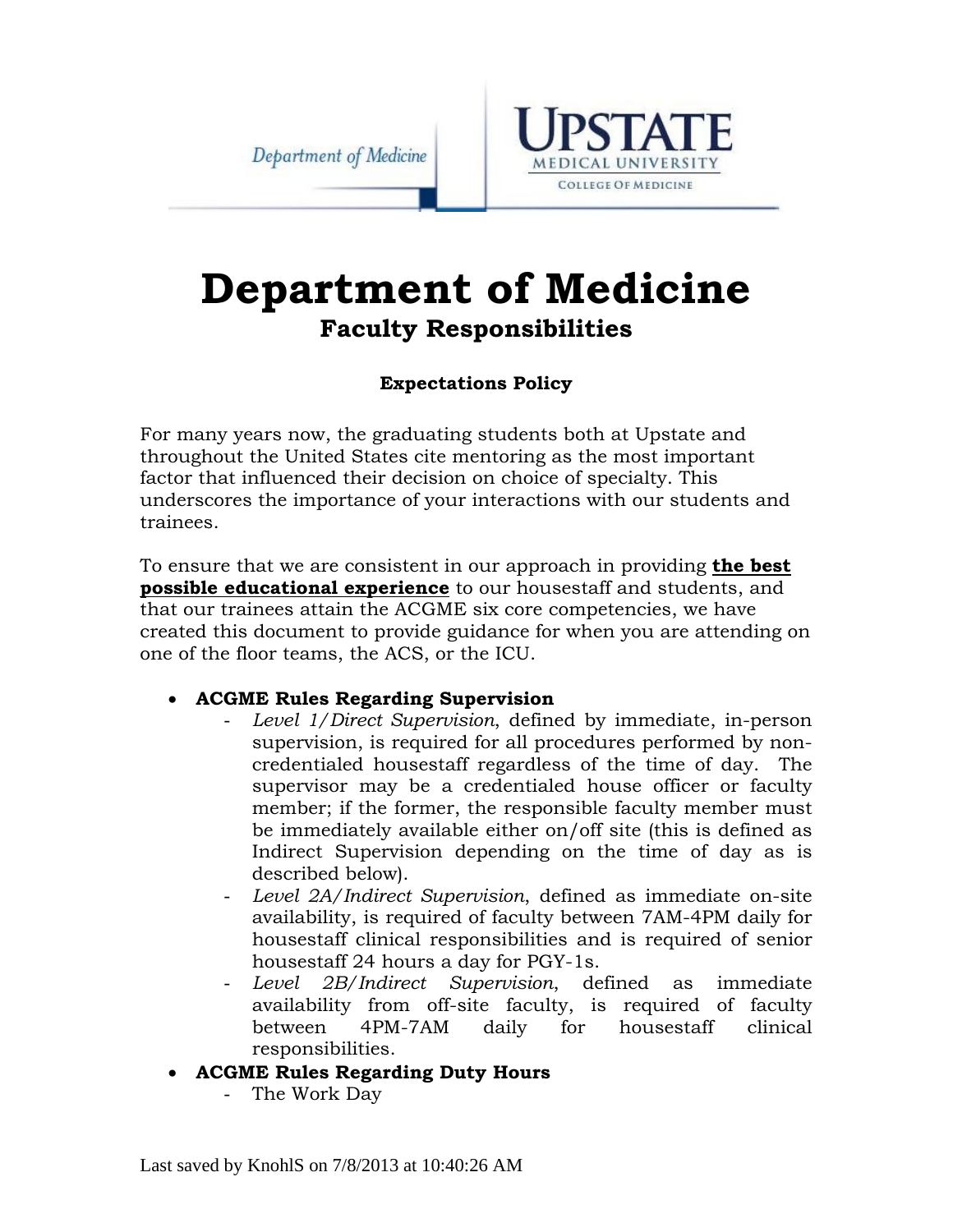- No shift can be longer than 24 hours for PGY-2/3s
- No shift can be longer than 16 hours for PGY-1s.
- An additional 3 hours can be utilized to finish work that does not relate to direct patient care.
- There must be 10 hours off between shifts.
- The Work Week
	- No work week (Sunday through Saturday) can exceed eighty (80) hours under any circumstance.
		- Moonlighting (for fellows and chief residents) counts toward the eighty (80) hours; PGY1s-PGY3s may not moonlight.
	- There must be a continuous twenty-four  $(24)$  hours off per week.
- **ACGME Rules Regarding Patient Numbers per Intern and Resident** 
	- Interns (PGY-1)
		- *Interns can follow no more than ten (10) patients at any one time*.
		- No more than five  $(5)$  new patients + two  $(2)$  transfers can be assigned to an intern during a routine day of work.
		- No more than eight  $(8)$  total patients (news + transfers) can be assigned to an intern over a 2-day period.
	- Senior Residents (PGY-2/PGY-3)
		- *With one (1) intern on the team, the supervising resident can follow no more than fourteen (14) patients at any one time (this means the intern can follow up to ten (10) patients and the resident, without the intern, can follow an additional four (4) patients)*.
			- With one (1) intern on the team, the supervising resident can only have five (5) new patients + two (2) transfers assigned to the team during a routine work day.
			- No more than eight  $(8)$  total patients (news + transfers) can be assigned to the team over a 2 day period.
		- *With two (2) interns on the team, the supervising resident can follow no more than twenty (20) patients at any one time.*
			- With two (2) interns on the team, the supervising resident can only have ten (10) new patients + four (4) transfers assigned to the team during a routine work day.
			- No more than sixteen (16) total patients (news + transfers) can be assigned to the team over a 2 day period.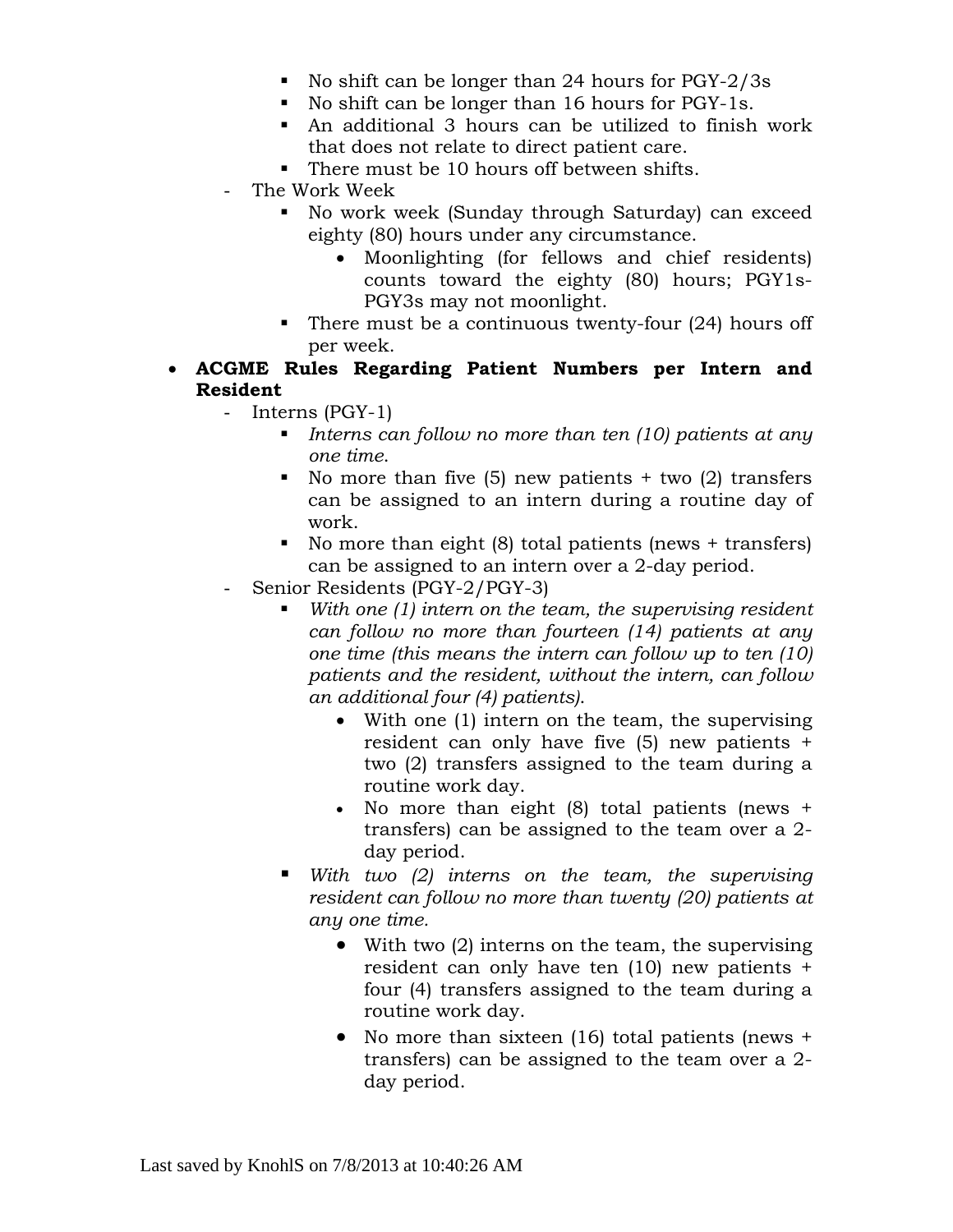## **The Six (6) Core Competencies**

#### **1) Medical Knowledge – What is your role?**

- *a. Floor Team Expectations* 
	- i. At least 45 minutes per day should be dedicated to "teaching rounds".
	- ii. At least 60 minutes twice per week should be dedicated to teaching medical students.
	- iii. Every member of your team should present at least one PICO (Patient, Intervention, Comparison, Outcome) project during your block of service.
		- 1. You will formally evaluate their performance on
			- E-Value.
	- iv. You will supervise a complete history and physical for each MSIII and MSIV on your service; additionally, you may also be asked to supervise a complete history and physical for a housestaff member of your team.
		- 1. You will formally evaluate their performance on a Mini CEX form.
	- v. See accompanying page on Evaluation and Feedback.
	- vi. Acting Interns
		- 1. You will assign your AI a topic in which they will present a 15 minute talk to you and your team.
			- a. You will formally evaluate their
				- performance on E-Value.
- *b. ACS/ICU Expectations* 
	- i. At least 45 minutes per day should be dedicated to "teaching rounds".
	- ii. At least 60 minutes twice per week should be dedicated to teaching medical students.
	- iii. You should supervise a complete history and physical for each learner of your team.
		- 1. You will formally evaluate their performance on a Mini CEX form.
	- iv. See accompanying page on Evaluation and Feedback.
	- v. Acting Interns
		- 1. You will assign your AI a topic in which they will present a 15 minute talk to you and your team.
			- a. You will formally evaluate their
				- performance on E-Value.
- *c. Consult Service Expectations*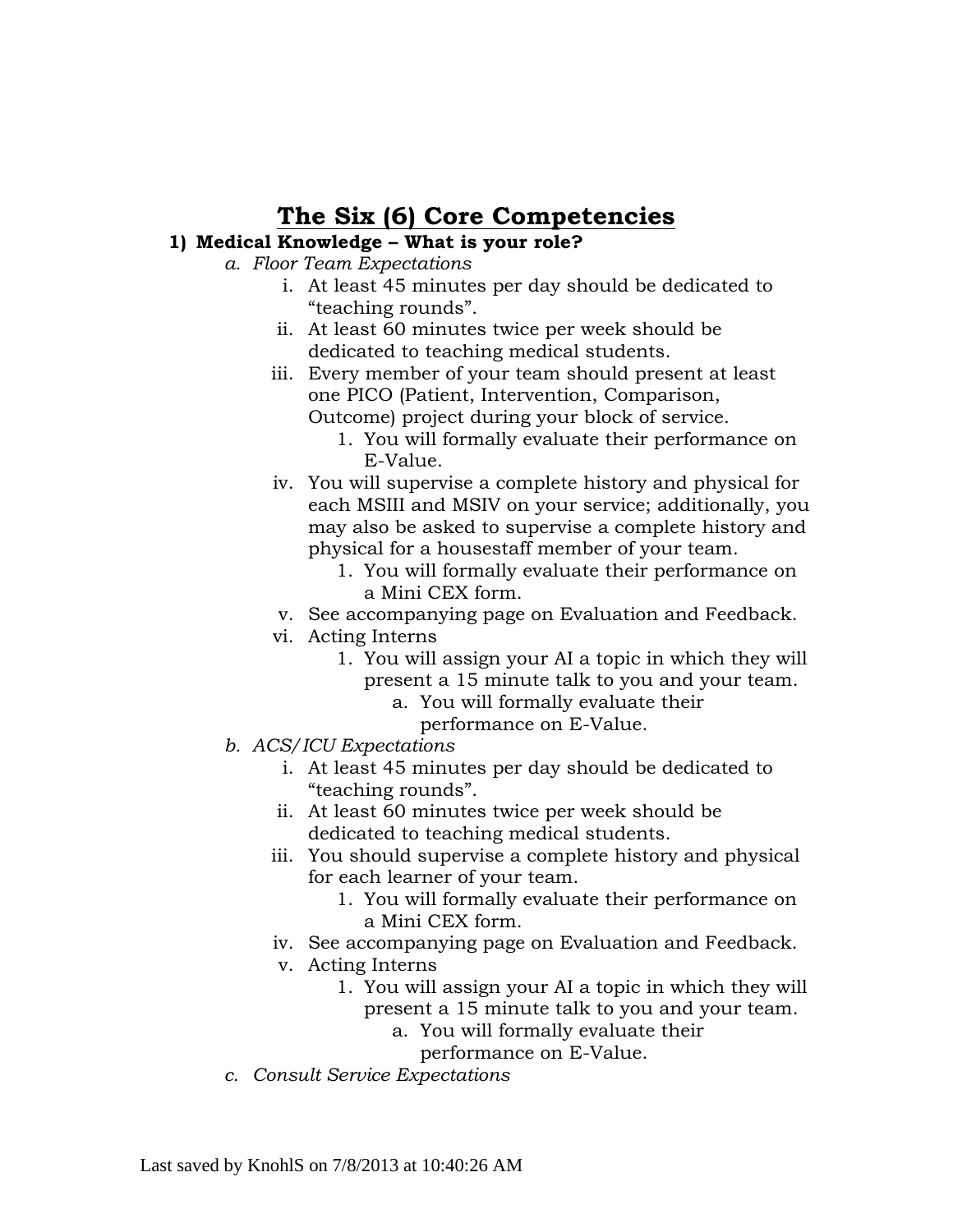- i. At least 45 minutes per day should be dedicated to "teaching rounds".
- ii. At least 60 minutes twice per week should be dedicated to teaching medical students.
- iii. You may be asked to supervise part of a or an entire history and physical by learners on your service.
	- 1. If done, you may be asked to evaluate their performance on a Mini-CEX form.
- *d. Continuity Clinic Expectations* 
	- i. Every patient encounter should include a clinical pearl.
	- ii. You may be asked to supervise part of a or an entire history and physical by learners on your service.
		- 1. If done, you may be asked to evaluate their performance on a Mini-CEX form.

#### **2) Professionalism – How should you model this?**

- a. You will abide by the policies set forth by Upstate Medical University.
- b. You will model behavior that you would expect from your physician.
- c. The resident (and student) file is akin to the patient record and should be treated as such; thus, evaluations will be completed within a week of receiving them to ensure that the resident (and student) file remains current.
- d. On-The-Fly evaluations (both praise and concern) will be routinely used; students and housestaff want feedback.
- e. **You will not nor will you allow housestaff/students to complain or turn down admissions/transfers**
- f. You will promote communication between team members, including the importance of phone calls to you, day or night.
	- i. While not every phone call may have been necessary, please use this as a teaching opportunity rather than a time to chastise.
- g. You will ensure that any housestaff under your supervision abides by the ACGME requirements regarding Duty Hours; you must report any violation of these Duty Hours to the Educational Programs Office immediately. Please see the attached sheet for a summary of the ACGME rules.
- h. You will follow the daily rounding times/format outlined on the attached sheet.
	- i. Remember that hospital discharges should be completed by 9AM daily.
	- ii. Remember that senior residents have Morning Report M,T,W,F (7AM-8AM at UH and VA); you should be working with the intern from 7AM-8AM on those days to take care of time-sensitive work (i.e. discharge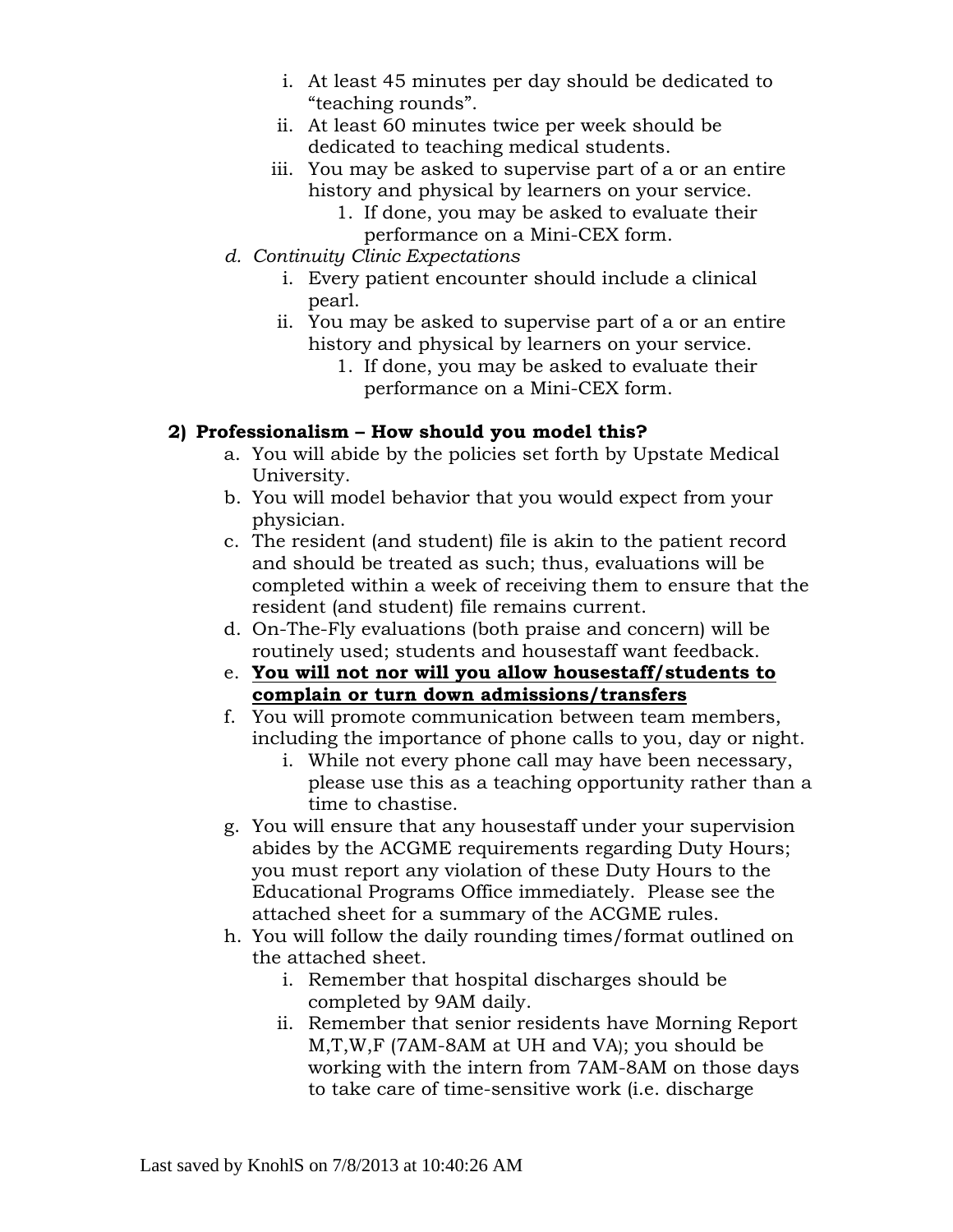patients, see new admissions, and see the acutely ill on your service).

- iii. Remember that all housestaff should attend Power Rounds on Thursdays from 7:15AM-8AM.
- iv. Remember that all housestaff should attend Noon Conference or Senior/Intern Report Monday-Friday from 12:15PM-1PM.

#### **3) Patient Care – How would you want to be treated?**

- a. Nothing less than outstanding clinical care is expected from faculty, housestaff, and students.
- b. If a whiteboard is available in a patient's room, please write your name and title on the board and ask the same of your housestaff.
- c. For patients transferred from surgery to medicine, it is expected that a meeting with family, medicine attending, and surgery attending be conducted within 48 hours after the transfer.

#### **4) Interpersonal and Communication Skills – How you should talk or relate to other individuals?**

a. You will engage all individuals on your team (from the senior resident down to the 3rd year medical student) in a friendly, respectful manner and require the same from them.

#### **5) Systems-Based Practice – "The whole is greater than the sum of its parts."**

- a. You will educate the housestaff (and students) about the social and economic forces relative to your field.
- b. You will ensure that the entire team is participating in discharge rounds and effectively communicating with all services relevant to the patient's care.
- c. You will review the importance of accurately recording primary diagnoses and comorbidities as it relates to DRGs, length of stay, and observed vs. expected mortality data.
- d. Regarding ICU/ACS transfers:
	- i. The ICU/ACS writes an off-service/transfer note and transfer orders (in which they remain the covering team/attending).
	- ii. The accepting service assumes responsibility of the transferred patient immediately upon the patient's administrative transfer.

#### **6) Practice-Based Learning and Improvement – "Practice makes perfect."**